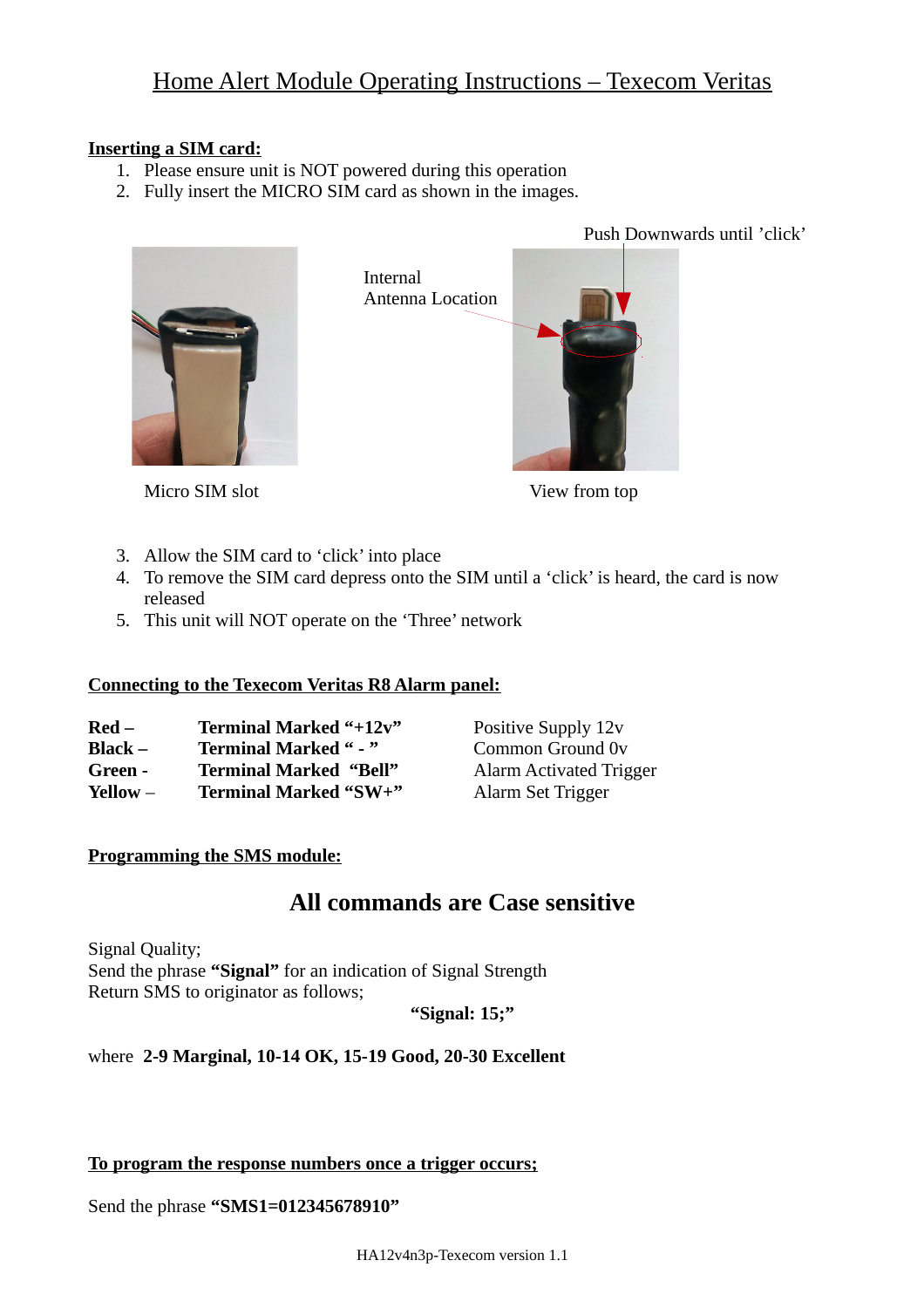Confirmation SMS to originator as follows:

#### **"ACK SMS1=012345678910"**

#### **To check the numbers programmed in the module from SMS1 to SMS5;**

Send the phrase **"Status"** Confirmation SMS to originator as follows:

**"SMS1=12345678 SMS2=23456789 SMS3=34567891 SMS4=45678912 SMS5=56789123"**

#### **To Delete an incorrect or obsolete number;**

Send the phrase **"Delete SMS1"** Confirmation SMS to originator as follows:

#### **"ACK Delete SMS1"**

#### **SMS Triggering conditions:**

In the event the alarm is activated. The alarm will trigger the SMS device and it will then send the SMS message **"Alarm Activated"** to all 5 SMS numbers.

When the Alarm System is SET. The alarm will trigger the SMS device and it will send the SMS message **"System Set"**.

When the Alarm System is UNSET. The alarm will trigger the SMS device and it will send the SMS message **"System Unset"**.

## **The minimum time between device triggers is 45 secs.**

#### **Technical Specification:**

- Operating voltage 4.5v 25v Max (model dependant)
- Trigger input 9-14v Max (model dependant)
- Constant Current Consumption >10mA up to 70mA when sending SMS messages.
- Time between triggers > 30 secs
- Quad Band GSM module built in antenna
- Complete with 40cm of connection cable
- Size  $7cm(L) \times 2.5cm(W) \times 1cm(D)$
- Module is not water resistant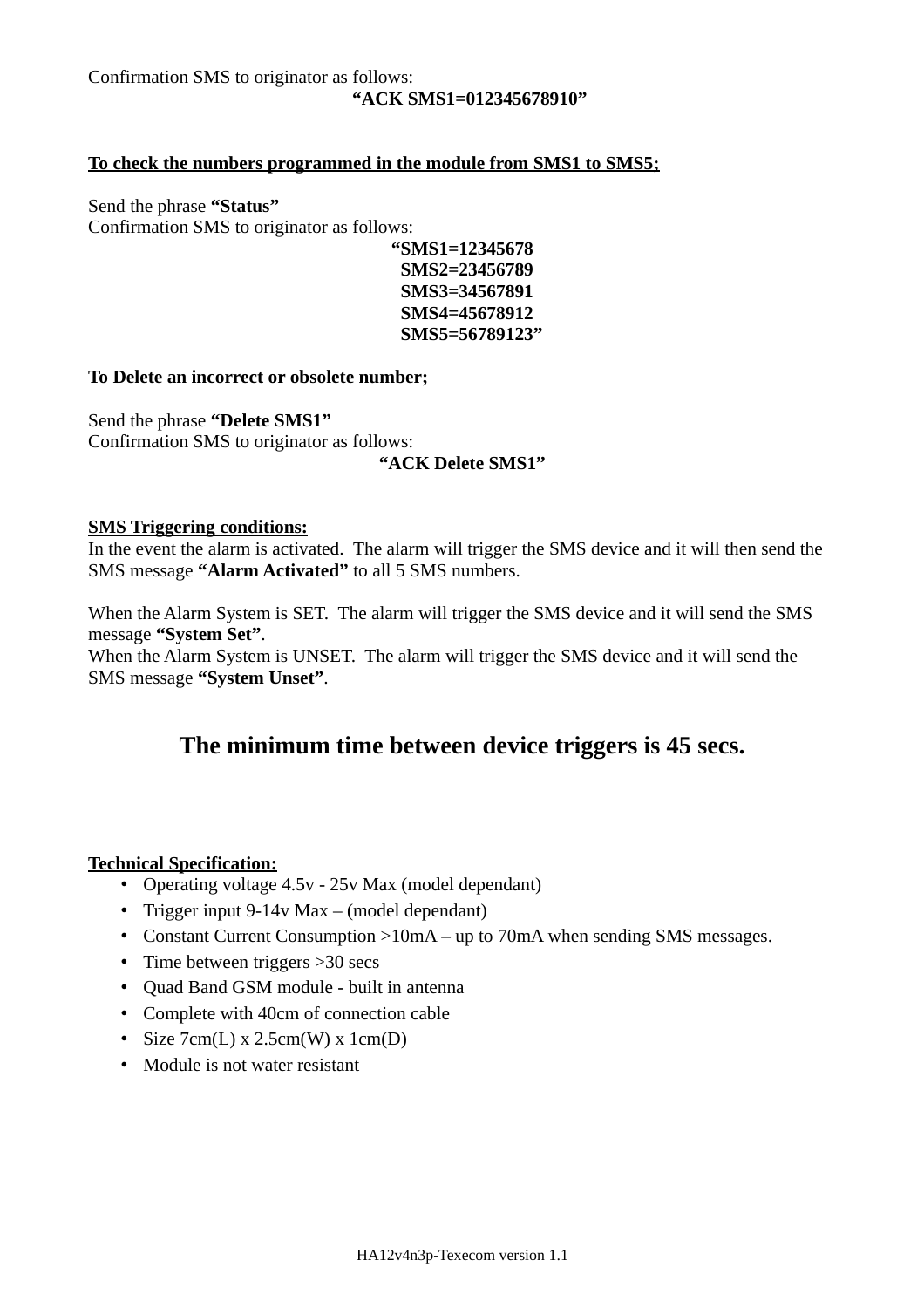# **Install Overview**

Texecom Veritas R8 control Panel



Image with front cover of control panel removed. Circled area shows terminals to connect the SMS module.